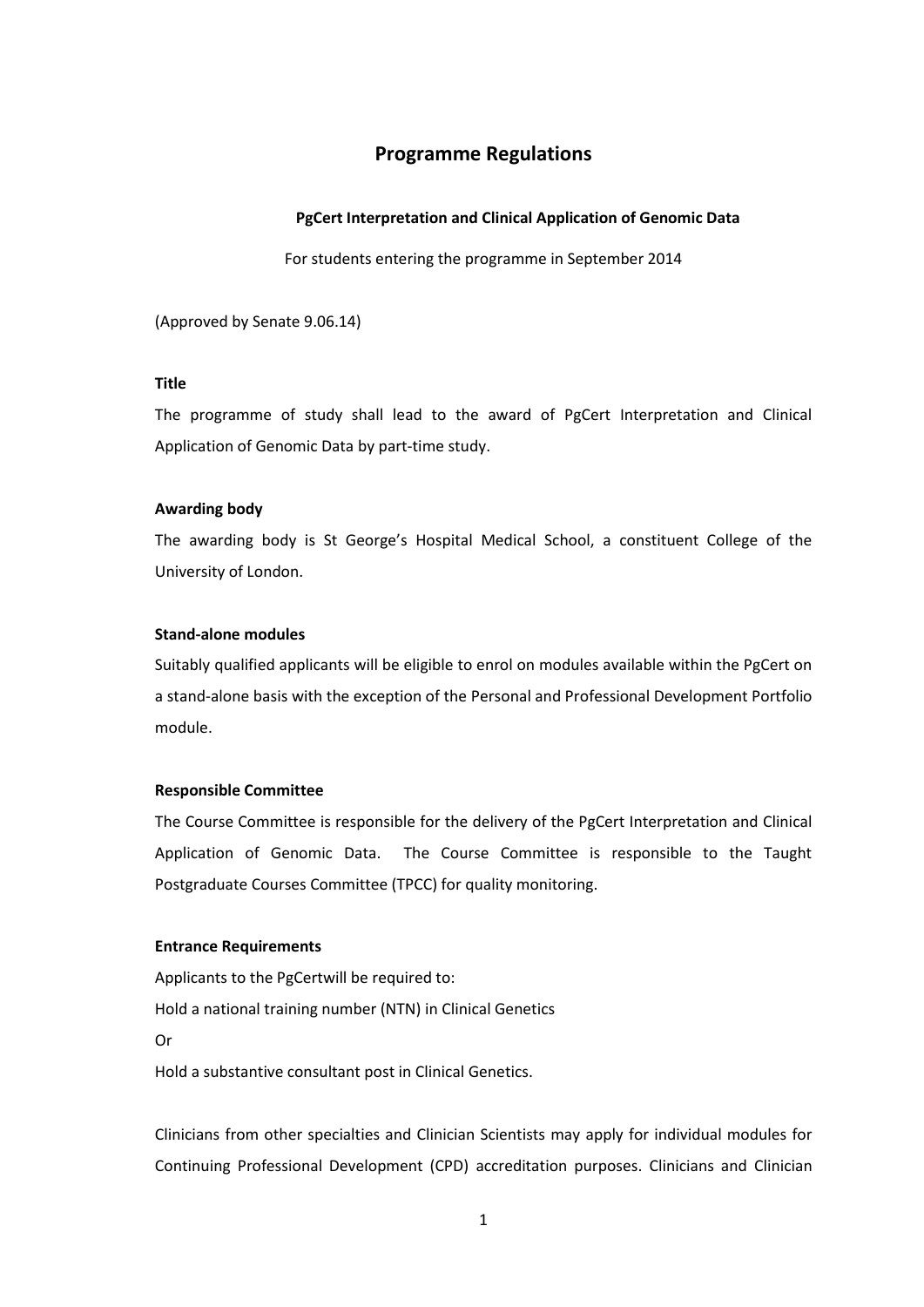Scientists admitted to one or more module(s) on this basis will not be eligible to transfer to the PgCert and will not be required to meet the PgCert entrance requirements.

# **Admissions Policy**

The Course Committee shall agree, and from time to time prescribe changes to, the admissions policy. The Course Director is responsible for determining who is eligible for admission to the programme within this policy.

The admissions policy shall be made in accordance with St George's Equal Opportunities Policy and Statement on Students with Disabilities.

# **Advanced Standing and Credit Transfer**

There is no facility for applicants to be admitted to the PgCert with advanced standing.

# **Period of Study**

The minimum period of study is 24 months by part time study. The maximum period of study is 48 months by part time study.

A student who wishes to request an extension to the maximum period of study shall do so in accordance with the procedure prescribed by Senate (see 4.13 *General Regulations)*.

### **Programme Structure**

The PgCert has a modular structure and comprises the following core level 7 modules:

- Understanding Genetic Technologies (15 credits)
- Clinical Interpretation of Genomic Data (15 credits)
- Communication of Genetic Information and Ethics (15 credits)
- Personal and Professional Development Portfolio (15 credits)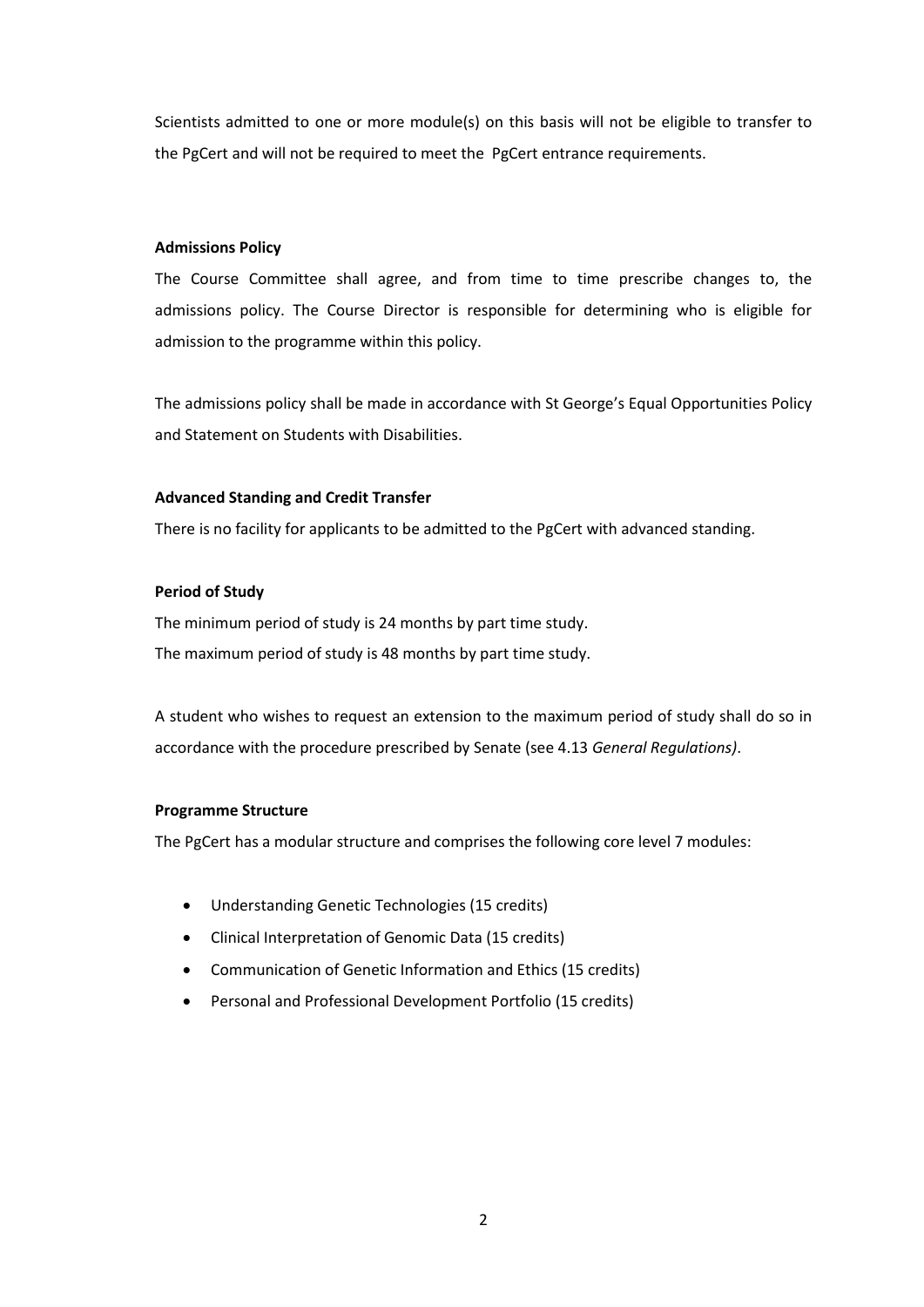#### **Assessment**

A combination of course work assignments, MCQ examinations, Observation of Procedures, presentations and a portfolio are prescribed for the modules and will be detailed in the module descriptors and relevant module handbooks.

Generic criteria for marking academic assessments will be published and set out in the Student Handbook.

Candidates will be given an overall for each module, taking into account the weightings of the elements prescribed in the Scheme of Assessment, the module descriptors and relevant module handbooks.

The Course Committee shall agree, and from time to time make changes to, the Scheme of Assessment for the course. The Scheme of Assessment shall be approved by the Taught Postgraduate Courses Committee.

Students are required to make a serious attempt at all the assessments specified in the Student Handbook. Course work must be submitted by the deadlines specified in the relevant module handbook unless written permission for an extension is given.

The Board of Examiners will determine whether a student's progress is sufficient to merit the award of credit for each module completed.

The Board of Examiners will determine at the end of the year whether a student's progress in first year assessments is sufficient to permit progression to the second year of the programme. Examiners will determine at the end of the programme whether a student's progress is sufficient to merit the award of the qualification for which the student has registered.

### **Re-Entry to Assessments**

Students are entitled to two attempts at each assessment.

Course work assignments must normally be resubmitted within the timescales specified in the Scheme of Assessment. Grades for resubmitted course work will be limited to a bare pass.